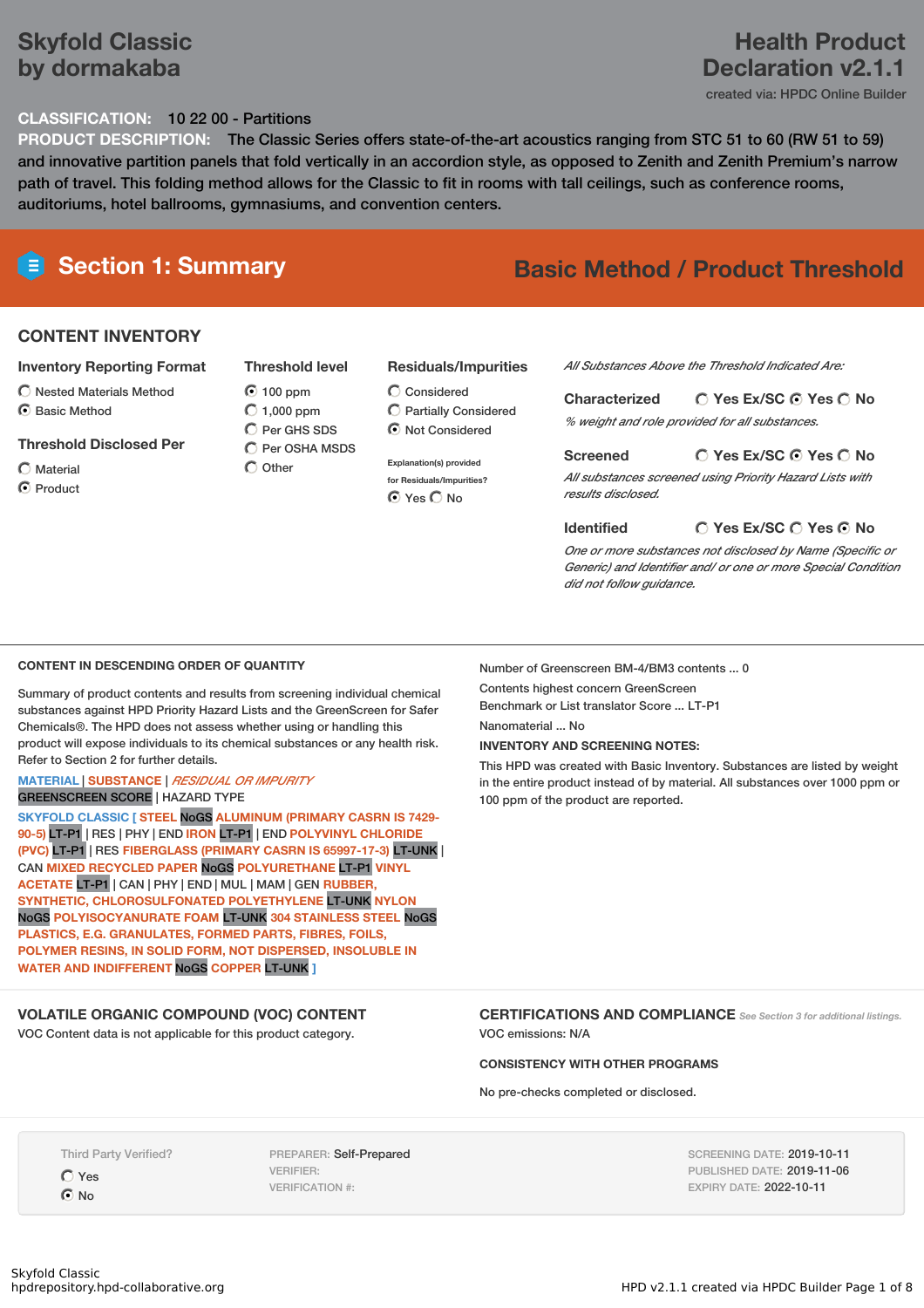This section lists contents in a product based on specific threshold(s) and reports detailed health information including hazards. This *HPD uses the inventory method indicated above, which is one of three possible methods:*

- *Basic Inventory method with Product-level threshold.*
- *Nested Material Inventory method with Product-level threshold*
- $\bullet$ *Nested Material Inventory method with individual Material-level thresholds*

Definitions and requirements for the three inventory methods and requirements for each data field can be found in the HPD Open *Standard version 2.1.1, available on the HPDC website at: [www.hpd-collaborative.org/hpd-2-1-1-standard](https://www.hpd-collaborative.org/hpd-2-1-1-standard)*

| <b>SKYFOLD CLASSIC</b>                                                                                                                                                                                                                                 |                                                                          |                    |                    |                                         |                                                     |                                                       |
|--------------------------------------------------------------------------------------------------------------------------------------------------------------------------------------------------------------------------------------------------------|--------------------------------------------------------------------------|--------------------|--------------------|-----------------------------------------|-----------------------------------------------------|-------------------------------------------------------|
| PRODUCT THRESHOLD: 100 ppm                                                                                                                                                                                                                             |                                                                          |                    |                    | RESIDUALS AND IMPURITIES CONSIDERED: NO |                                                     |                                                       |
| RESIDUALS AND IMPURITIES NOTES: No residuals or impurities are expected in these materials at or above the inventory<br>threshold. dormakada products consist of finished components, and no chemical reactions are needed to develop our<br>products. |                                                                          |                    |                    |                                         |                                                     |                                                       |
| OTHER PRODUCT NOTES: -                                                                                                                                                                                                                                 |                                                                          |                    |                    |                                         |                                                     |                                                       |
| <b>STEEL</b>                                                                                                                                                                                                                                           |                                                                          |                    |                    |                                         |                                                     | ID: 12597-69-2                                        |
| HAZARD SCREENING METHOD: Pharos Chemical and Materials Library                                                                                                                                                                                         |                                                                          |                    |                    | HAZARD SCREENING DATE: 2019-10-11       |                                                     |                                                       |
| %: $67.34 - 67.34$                                                                                                                                                                                                                                     | GS: NoGS                                                                 | RC:<br><b>Both</b> | NANO:<br><b>No</b> |                                         | <b>Components, Motor Components</b>                 | ROLE: Panels, Motor, Lifting Mechanism, Panel         |
| <b>HAZARD TYPE</b>                                                                                                                                                                                                                                     | AGENCY AND LIST TITLES                                                   |                    |                    | WARNINGS                                |                                                     |                                                       |
| None found                                                                                                                                                                                                                                             |                                                                          |                    |                    |                                         |                                                     | No warnings found on HPD Priority Hazard Lists        |
| <b>ALUMINUM (PRIMARY CASRN IS 7429-90-5)</b>                                                                                                                                                                                                           | SUBSTANCE NOTES: Galvannealed Steel, Galvanized Steel, Zinc Plated Steel |                    |                    |                                         |                                                     | ID: 477951-22-7                                       |
| HAZARD SCREENING METHOD: Pharos Chemical and Materials Library                                                                                                                                                                                         |                                                                          |                    |                    | HAZARD SCREENING DATE: 2019-10-11       |                                                     |                                                       |
| %: 13.98 - 13.98                                                                                                                                                                                                                                       | GS: LT-P1                                                                |                    | RC: Both           | NANO: No                                |                                                     | ROLE: Lifting Mechanism, Panels                       |
| <b>HAZARD TYPE</b>                                                                                                                                                                                                                                     | AGENCY AND LIST TITLES                                                   |                    |                    | WARNINGS                                |                                                     |                                                       |
| <b>RESPIRATORY</b>                                                                                                                                                                                                                                     | <b>AOEC - Asthmagens</b>                                                 |                    |                    |                                         | Asthmagen (Rs) - sensitizer-induced                 |                                                       |
| PHYSICAL HAZARD (REACTIVE)                                                                                                                                                                                                                             | EU - GHS (H-Statements)                                                  |                    |                    | H228 - Flammable solid                  |                                                     |                                                       |
| PHYSICAL HAZARD (REACTIVE)                                                                                                                                                                                                                             | EU - GHS (H-Statements)                                                  |                    |                    |                                         | H250 - Catches fire spontaneously if exposed to air |                                                       |
| PHYSICAL HAZARD (REACTIVE)                                                                                                                                                                                                                             | EU - GHS (H-Statements)                                                  |                    |                    |                                         |                                                     | H261 - In contact with water releases flammable gases |
| <b>ENDOCRINE</b>                                                                                                                                                                                                                                       | <b>TEDX</b> - Potential Endocrine Disruptors                             |                    |                    | <b>Potential Endocrine Disruptor</b>    |                                                     |                                                       |
|                                                                                                                                                                                                                                                        |                                                                          |                    |                    |                                         |                                                     |                                                       |

SUBSTANCE NOTES: The hazards associated with aluminum are dependent upon the form in which aluminum is provided. As aluminum is inert upon receipt by dormakaba and unlikely to leach from the product into the environment, the risk of exposure to aluminum components is negligible and the listed hazards can be deemed irrelevant to the end-user.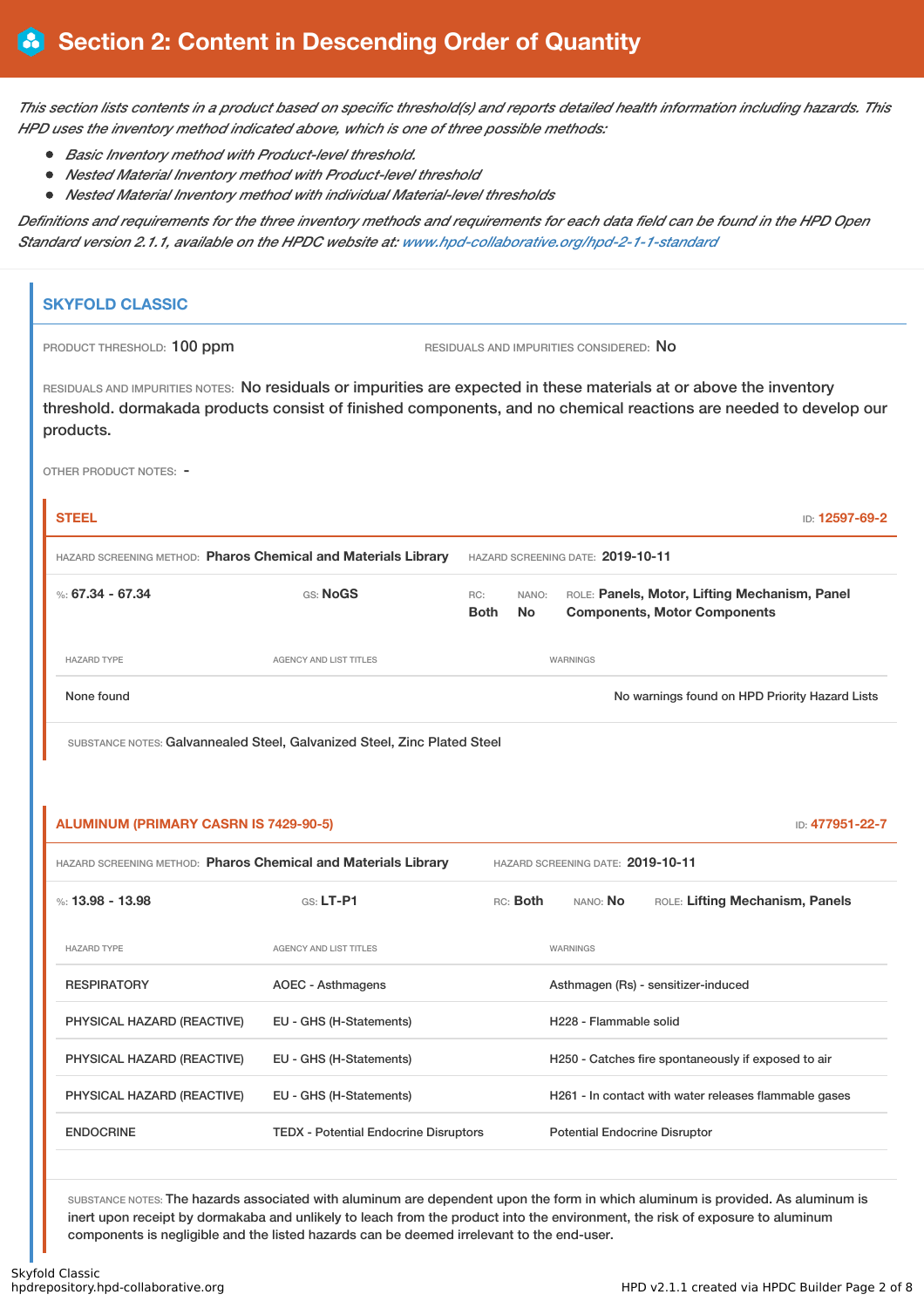| %: $5.43 - 5.43$                         | $G.S. LT-P1$                                                   | RC: Both                          |                                   |                                      |                                                |
|------------------------------------------|----------------------------------------------------------------|-----------------------------------|-----------------------------------|--------------------------------------|------------------------------------------------|
| <b>HAZARD TYPE</b>                       | AGENCY AND LIST TITLES                                         |                                   | WARNINGS                          |                                      |                                                |
| <b>ENDOCRINE</b>                         | <b>TEDX - Potential Endocrine Disruptors</b>                   |                                   |                                   | <b>Potential Endocrine Disruptor</b> |                                                |
| SUBSTANCE NOTES: -                       |                                                                |                                   |                                   |                                      |                                                |
| <b>POLYVINYL CHLORIDE (PVC)</b>          | HAZARD SCREENING METHOD: Pharos Chemical and Materials Library | HAZARD SCREENING DATE: 2019-10-11 |                                   |                                      | ID: 9002-86-2                                  |
| %: $4.24 - 4.24$                         | GS: LT-P1                                                      | RC: None                          | nano: <b>No</b>                   |                                      | ROLE: Panel Components (Seals)                 |
| <b>HAZARD TYPE</b>                       | AGENCY AND LIST TITLES                                         |                                   | WARNINGS                          |                                      |                                                |
| <b>RESPIRATORY</b>                       | <b>AOEC - Asthmagens</b>                                       |                                   |                                   | Asthmagen (Rs) - sensitizer-induced  |                                                |
|                                          |                                                                |                                   |                                   |                                      |                                                |
| FIBERGLASS (PRIMARY CASRN IS 65997-17-3) | HAZARD SCREENING METHOD: Pharos Chemical and Materials Library | HAZARD SCREENING DATE: 2019-10-11 |                                   |                                      | ID: 94551-77-6                                 |
|                                          | GS: LT-UNK                                                     | RC: None                          | NANO: No                          |                                      | ROLE: Panel Components (Insulation)            |
| %: $3.33 - 3.33$<br><b>HAZARD TYPE</b>   | <b>AGENCY AND LIST TITLES</b>                                  |                                   | WARNINGS                          |                                      |                                                |
| <b>CANCER</b>                            | EU - GHS (H-Statements)                                        |                                   |                                   | H351 - Suspected of causing cancer   |                                                |
| SUBSTANCE NOTES: -                       |                                                                |                                   |                                   |                                      |                                                |
| <b>MIXED RECYCLED PAPER</b>              |                                                                |                                   |                                   |                                      | <b>ID:</b> Not registered                      |
|                                          | HAZARD SCREENING METHOD: Pharos Chemical and Materials Library |                                   | HAZARD SCREENING DATE: 2019-10-11 |                                      |                                                |
| %: $2.86 - 2.86$                         | GS: NoGS                                                       | RC: <b>Both</b>                   | NANO: <b>No</b>                   |                                      | ROLE: Panel Components (Core)                  |
| <b>HAZARD TYPE</b>                       | AGENCY AND LIST TITLES                                         |                                   | WARNINGS                          |                                      |                                                |
| None found                               |                                                                |                                   |                                   |                                      | No warnings found on HPD Priority Hazard Lists |
| <b>SUBSTANCE NOTES: -</b>                |                                                                |                                   |                                   |                                      |                                                |

HAZARD SCREENING METHOD: **Pharos Chemical and Materials Library** HAZARD SCREENING DATE: **2019-10-11**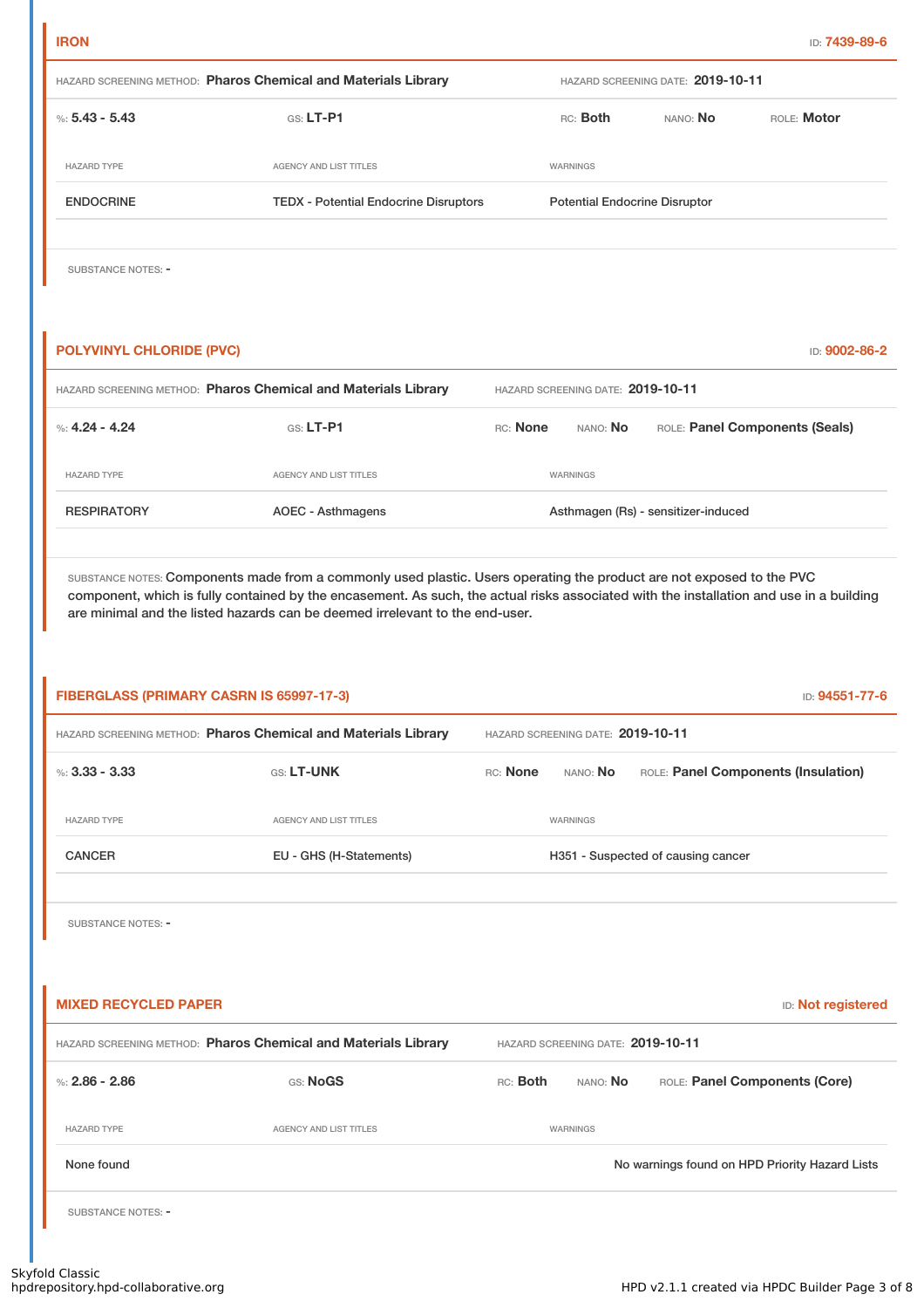HAZARD SCREENING METHOD: **Pharos Chemical and Materials Library** HAZARD SCREENING DATE: **2019-10-11** %: 0.86 **-** 0.86 GS: LT-P1 RC: None NANO: No ROLE: Panel Components (Glue) HAZARD TYPE **AGENCY AND LIST TITLES AGENCY AND LIST TITLES** None found No warnings found on HPD Priority Hazard Lists

SUBSTANCE NOTES: -

#### **VINYL ACETATE** ID: **108-05-4**

| <b>HAZARD SCREENING METHOD: Pharos Chemical and Materials Library</b> | HAZARD SCREENING DATE: 2019-10-11 |
|-----------------------------------------------------------------------|-----------------------------------|
|-----------------------------------------------------------------------|-----------------------------------|

| $\%$ : 0.54 - 0.54         | GS: LT-P1                                        | RC: None | nano: <b>No</b> | ROLE: Panel Components, Lifting Mechanism                                                               |
|----------------------------|--------------------------------------------------|----------|-----------------|---------------------------------------------------------------------------------------------------------|
| <b>HAZARD TYPE</b>         | AGENCY AND LIST TITLES                           |          | WARNINGS        |                                                                                                         |
| <b>CANCER</b>              | <b>IARC</b>                                      |          |                 | Group 2b - Possibly carcinogenic to humans                                                              |
| PHYSICAL HAZARD (REACTIVE) | EU - GHS (H-Statements)                          |          |                 | H225 - Highly flammable liquid and vapour                                                               |
| <b>CANCER</b>              | EU - GHS (H-Statements)                          |          |                 | H351 - Suspected of causing cancer                                                                      |
| <b>ENDOCRINE</b>           | <b>TEDX - Potential Endocrine Disruptors</b>     |          |                 | <b>Potential Endocrine Disruptor</b>                                                                    |
| <b>MULTIPLE</b>            | German FEA - Substances Hazardous to<br>Waters   |          |                 | Class 2 - Hazard to Waters                                                                              |
| <b>CANCER</b>              | <b>MAK</b>                                       |          |                 | Carcinogen Group 3A - Evidence of carcinogenic effects<br>but not sufficient to establish MAK/BAT value |
| <b>MAMMALIAN</b>           | US EPA - EPCRA Extremely Hazardous<br>Substances |          |                 | <b>Extremely Hazardous Substances</b>                                                                   |
| <b>GENE MUTATION</b>       | GHS - New Zealand                                |          |                 | 6.6A - Known or presumed human mutagens                                                                 |

SUBSTANCE NOTES: -

| RUBBER, SYNTHETIC, CHLOROSULFONATED POLYETHYLENE<br>ID: 9008-08-6 |                               |                                   |                 |                                                |  |  |
|-------------------------------------------------------------------|-------------------------------|-----------------------------------|-----------------|------------------------------------------------|--|--|
| HAZARD SCREENING METHOD: Pharos Chemical and Materials Library    |                               | HAZARD SCREENING DATE: 2019-10-11 |                 |                                                |  |  |
| %: $0.52 - 0.52$                                                  | <b>GS: LT-UNK</b>             | RC: None                          | NANO: <b>No</b> | ROLE: Panel Components (Seals)                 |  |  |
| <b>HAZARD TYPE</b>                                                | <b>AGENCY AND LIST TITLES</b> |                                   | WARNINGS        |                                                |  |  |
| None found                                                        |                               |                                   |                 | No warnings found on HPD Priority Hazard Lists |  |  |
| SUBSTANCE NOTES: -                                                |                               |                                   |                 |                                                |  |  |
|                                                                   |                               |                                   |                 |                                                |  |  |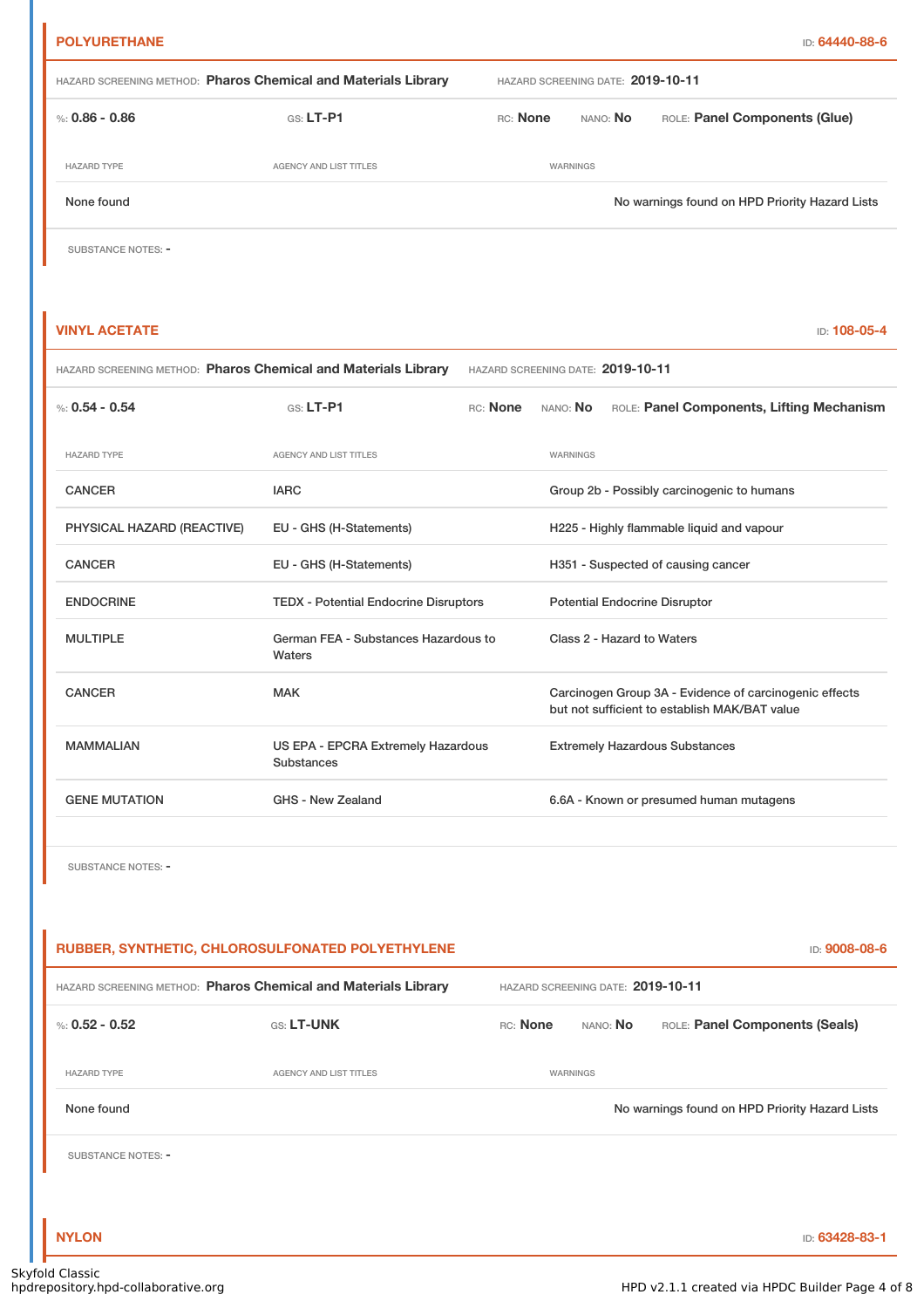|                              | HAZARD SCREENING METHOD: Pharos Chemical and Materials Library  | HAZARD SCREENING DATE: 2019-10-11                                                                          |
|------------------------------|-----------------------------------------------------------------|------------------------------------------------------------------------------------------------------------|
| %: $0.41 - 0.41$             | GS: NoGS                                                        | RC: None<br>ROLE: Lifting Mechanism Components<br>NANO: No                                                 |
| <b>HAZARD TYPE</b>           | AGENCY AND LIST TITLES                                          | WARNINGS                                                                                                   |
| None found                   |                                                                 | No warnings found on HPD Priority Hazard Lists                                                             |
| SUBSTANCE NOTES: -           |                                                                 |                                                                                                            |
|                              |                                                                 |                                                                                                            |
| <b>POLYISOCYANURATE FOAM</b> |                                                                 | ID: 9063-78-9                                                                                              |
|                              | HAZARD SCREENING METHOD: Pharos Chemical and Materials Library  | HAZARD SCREENING DATE: 2019-10-11                                                                          |
| %: $0.20 - 0.20$             | GS: LT-UNK                                                      | ROLE: Panel Components<br>RC: None<br>NANO: No                                                             |
| <b>HAZARD TYPE</b>           | <b>AGENCY AND LIST TITLES</b>                                   | WARNINGS                                                                                                   |
| None found                   |                                                                 | No warnings found on HPD Priority Hazard Lists                                                             |
| <b>SUBSTANCE NOTES: -</b>    |                                                                 |                                                                                                            |
|                              |                                                                 |                                                                                                            |
| <b>304 STAINLESS STEEL</b>   |                                                                 | ID: 12597-68-1                                                                                             |
|                              | HAZARD SCREENING METHOD: Pharos Chemical and Materials Library  | HAZARD SCREENING DATE: 2019-10-11                                                                          |
| %: $0.17 - 0.17$             | GS: NoGS                                                        | RC: Both<br>ROLE: Motor Components<br>NANO: No                                                             |
| <b>HAZARD TYPE</b>           | AGENCY AND LIST TITLES                                          | WARNINGS                                                                                                   |
| None found                   |                                                                 | No warnings found on HPD Priority Hazard Lists                                                             |
| SUBSTANCE NOTES: -           |                                                                 |                                                                                                            |
|                              |                                                                 |                                                                                                            |
|                              | PLASTICS, E.G. GRANULATES, FORMED PARTS, FIBRES, FOILS, POLYMER | ID: 937182-60-0                                                                                            |
| <b>INDIFFERENT</b>           | RESINS, IN SOLID FORM, NOT DISPERSED, INSOLUBLE IN WATER AND    |                                                                                                            |
|                              | HAZARD SCREENING METHOD: Pharos Chemical and Materials Library  | HAZARD SCREENING DATE: 2019-10-11                                                                          |
| %: $0.11 - 0.11$             | GS: NoGS                                                        | ROLE: Motor Components, Lifting<br>RC:<br>NANO:<br><b>No</b><br><b>Mechanism Components</b><br><b>None</b> |
| <b>HAZARD TYPE</b>           | AGENCY AND LIST TITLES                                          | WARNINGS                                                                                                   |
| None found                   |                                                                 | No warnings found on HPD Priority Hazard Lists                                                             |
| SUBSTANCE NOTES: -           |                                                                 |                                                                                                            |
|                              |                                                                 |                                                                                                            |
| <b>COPPER</b>                |                                                                 | ID: 7440-50-8                                                                                              |
|                              | HAZARD SCREENING METHOD: Pharos Chemical and Materials Library  | HAZARD SCREENING DATE: 2019-10-11                                                                          |

T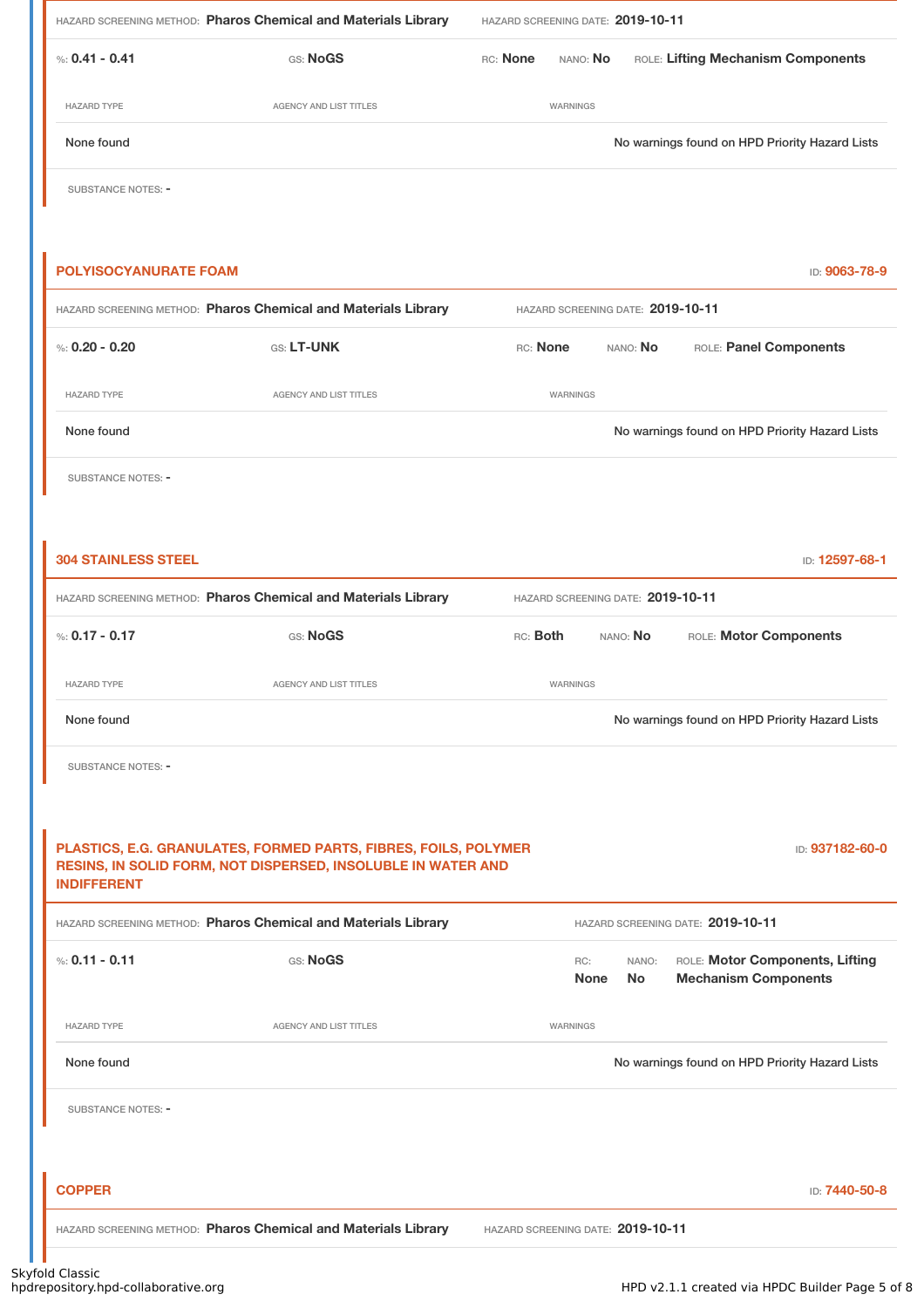| %: 0.01 - 0.01     | <b>GS: LT-UNK</b>      | RC: <b>Both</b> | nano: <b>No</b> | ROLE: Lifting Mechanism Components             |
|--------------------|------------------------|-----------------|-----------------|------------------------------------------------|
| <b>HAZARD TYPE</b> | AGENCY AND LIST TITLES |                 | WARNINGS        |                                                |
| None found         |                        |                 |                 | No warnings found on HPD Priority Hazard Lists |
|                    |                        |                 |                 |                                                |

SUBSTANCE NOTES: -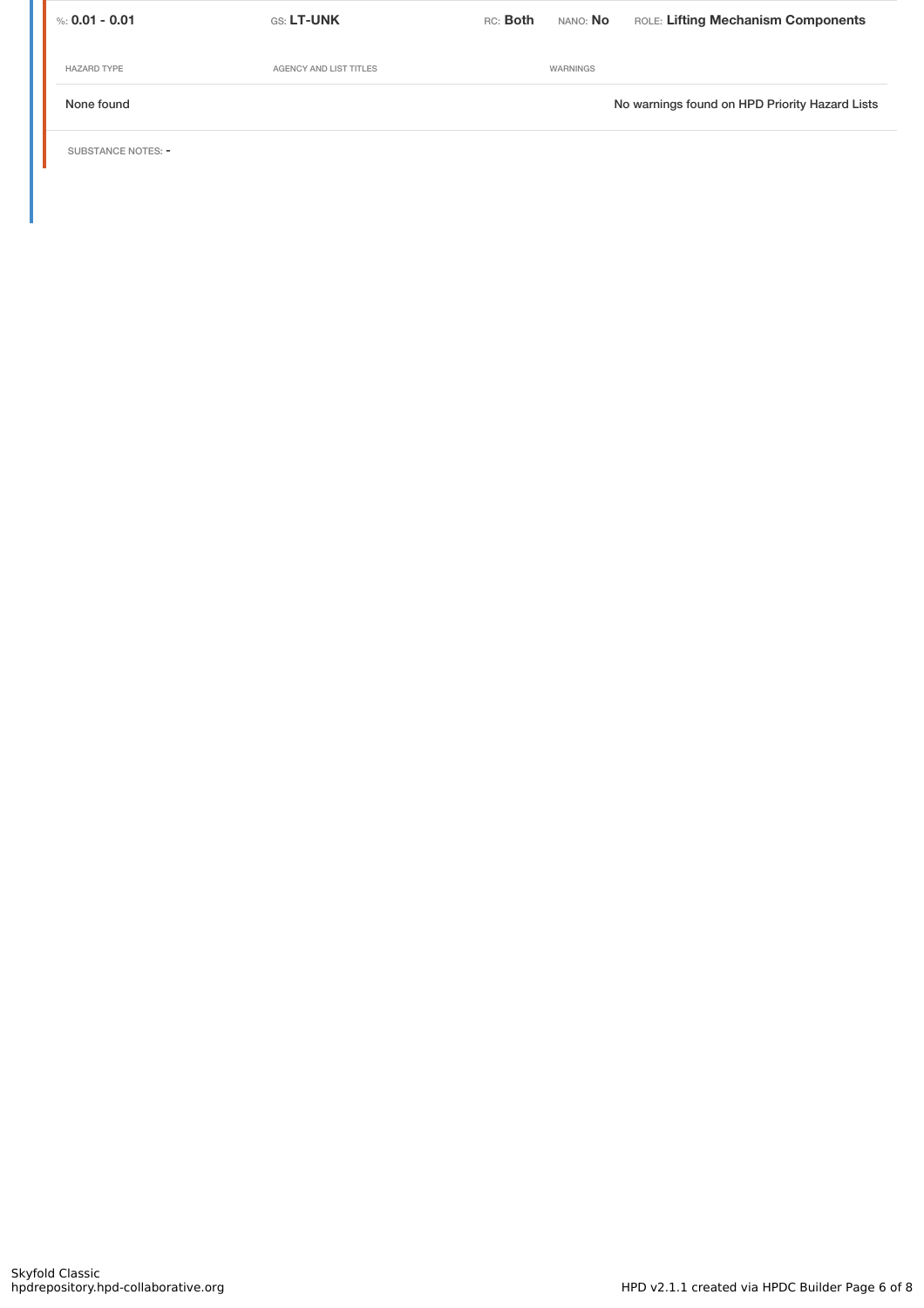This section lists applicable certification and standards compliance information for VOC emissions and VOC content. Other types of *health or environmental performance testing or certifications completed for the product may be provided.*

| <b>VOC EMISSIONS</b>                                          | N/A                             |                                 |                              |
|---------------------------------------------------------------|---------------------------------|---------------------------------|------------------------------|
| CERTIFYING PARTY: Self-declared<br>APPLICABLE FACILITIES: N/A | ISSUE DATE: $2019$ -<br>$10-21$ | EXPIRY DATE: $2022-$<br>$10-20$ | CERTIFIER OR LAB: <b>N/A</b> |
| CERTIFICATE URL:                                              |                                 |                                 |                              |

CERTIFICATION AND COMPLIANCE NOTES: This HPD is for a product which is NOT liquid/wet applied.

# **Section 4: Accessories**

This section lists related products or materials that the manufacturer requires or recommends for installation (such as adhesives or fasteners), maintenance, cleaning, or operations. For information relating to the contents of these related products, refer to their *applicable Health Product Declarations, if available.*

No accessories are required for this product.

### **Section 5: General Notes**

Skyfold is the world leader in acoustic vertical retractable walls. Our wall systems are completely electric and provide superior acoustics. With a simple keypad operation, a room can be quickly and quietly reconfigured to provide the user with tremendous space flexibility. Skyfold is committed to promoting environmentally mindful buildings through use of sustainable materials within our products and the sustainable processes used within our facilities. For more information, please go to: www.skyfold.com. Skyfold is part of the dormakaba Group. The information contained in this HPD is to be used only as a voluntary information on our products. dormakaba makes no representation or warranty as to the completeness or accuracy of the information contained herein. The products and specifications set forth in this HPD are subject to change without notice and dormakaba disclaims any and all liability for such changes. The information contained herein is provided without warranties of any kind, either express or implied, and dormakaba disclaims any and all liability for typographical, printing, or production errors or changes affecting the specifications contained herein. dormakaba DISCLAIMS ALL WARRANTIES, EXPRESS OR IMPLIED, INCLUDING, BUT NOT LIMITED TO, THE IMPLIED WARRANTIES OF MERCHANTABILITY AND FITNESS FOR A PARTICULAR PURPOSE. IN NO EVENT WILL dormakaba BE LIABLE FOR ANY INCIDENTAL, INDIRECT OR CONSEQUENTIAL DAMAGES ARISING FROM THE SALE OR USE OF ANY PRODUCT. All sales of products shall be subject to dormakaba's applicable General Terms and Conditions, a copy of which will be provided by your local dormakaba organisation upon request.